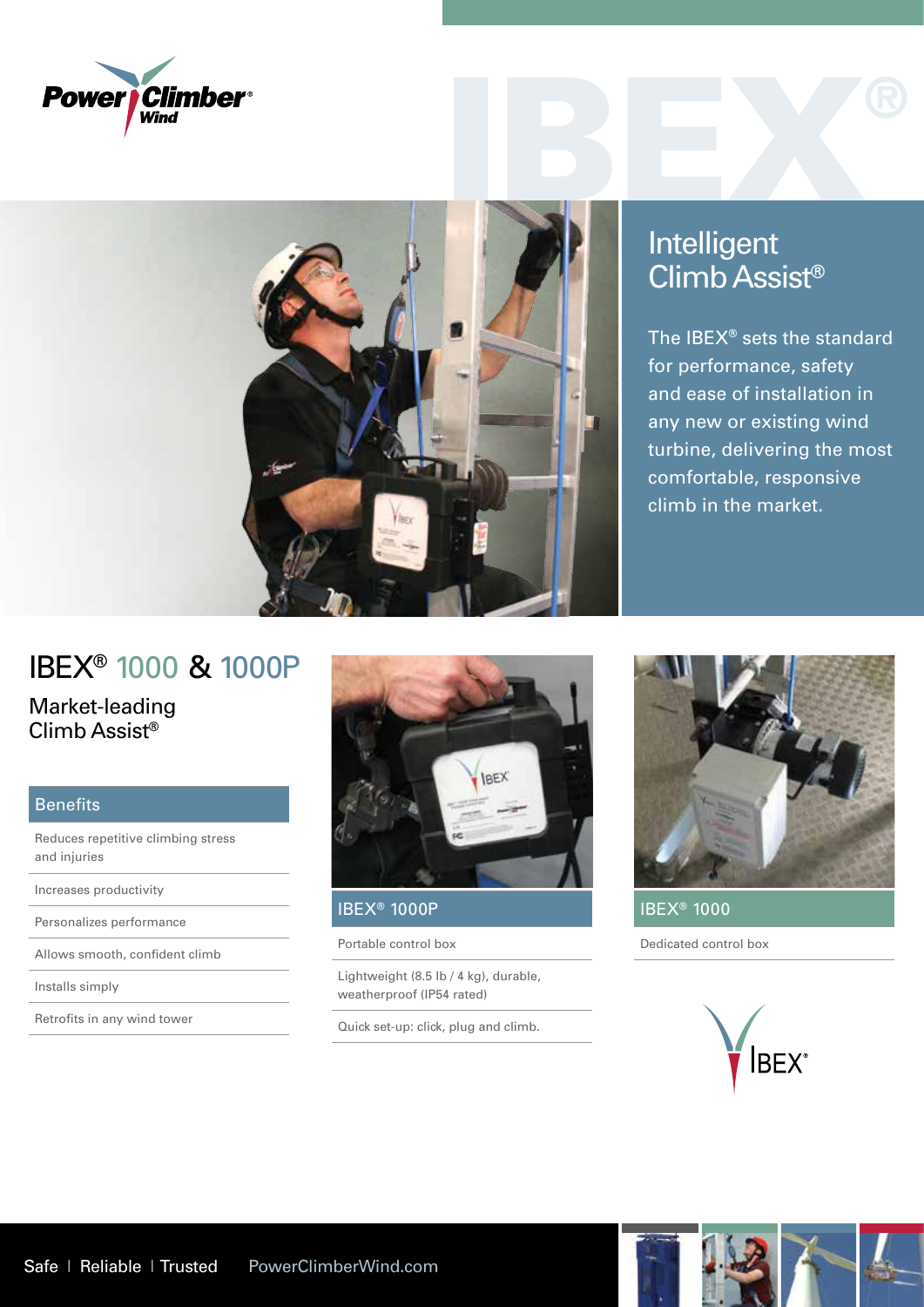

# Patented, Intelligent Climb Assist®

The patented IBEX® climb assist puts complete control at the climber's fingertips, delivering personalized performance, increased safety, reduced fatigue and improved productivity.

### The EasyClimb Controller

(ECC) travels with the climber from tower to tower. Use it to customize the ride and to control movement. The ECC allows users to select their own assistance setting from 50 to 125 lbs (25 to 55 kgs), and provides constant load support in both the up and down directions, regardless of climbing speed.





load assist





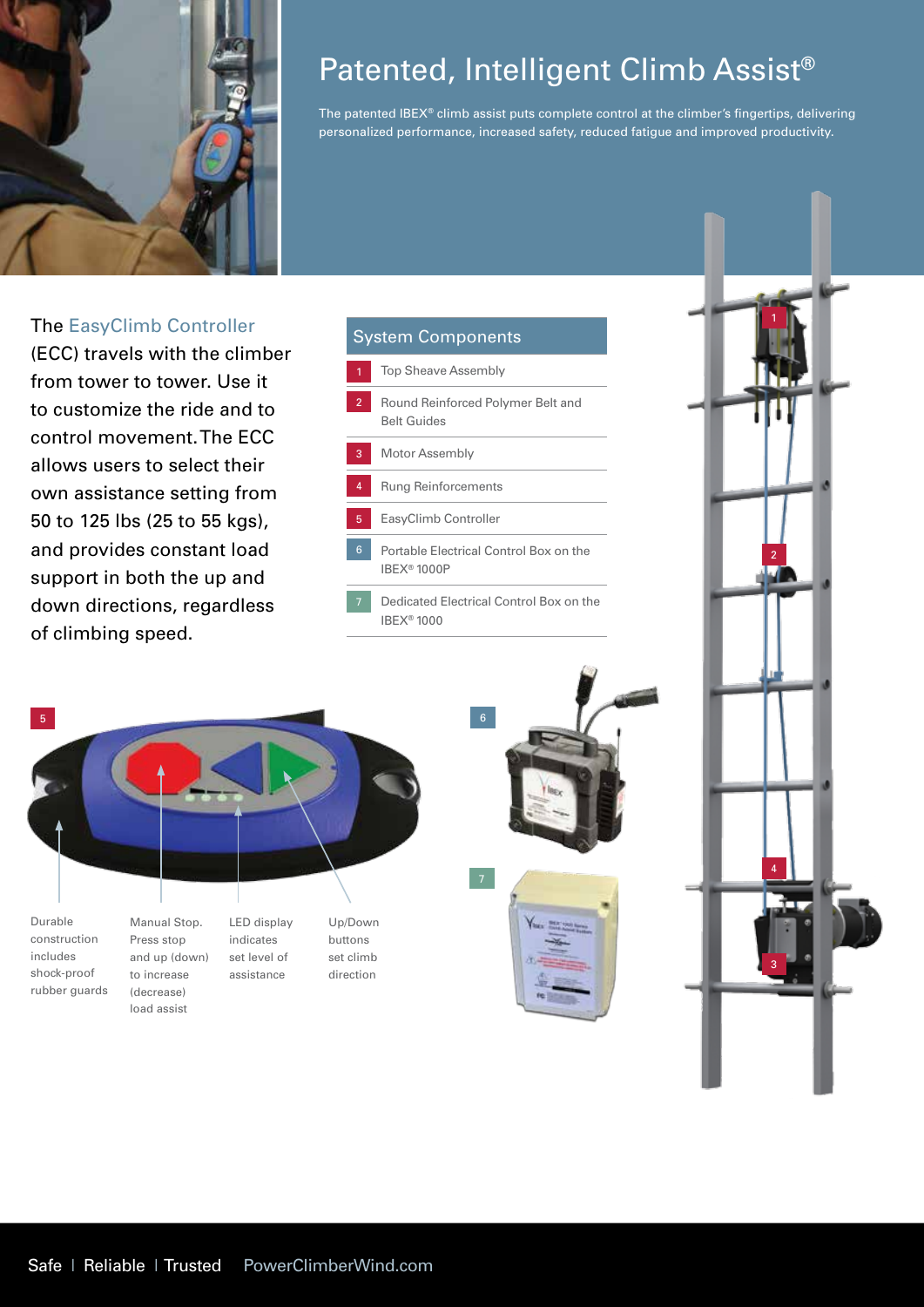

Durable Weatherproof Truly Portable

# IBEX® delivers more climber control. Safe, confident, comfortable.

|                                             | <b>IBEX®</b>                                                                                                                     |                             | Other Systems  |           |                |
|---------------------------------------------|----------------------------------------------------------------------------------------------------------------------------------|-----------------------------|----------------|-----------|----------------|
| <b>Key Features</b>                         | 1000                                                                                                                             | 1000P                       | <b>Brand B</b> | Brand C   | <b>Brand D</b> |
| <b>Features and Performance</b>             |                                                                                                                                  |                             |                |           |                |
| EasyClimb Controller                        | Allows users to select their own<br>assistance settings and provides constant<br>load support in both the up and down directions |                             | Yes            | <b>No</b> | No             |
| Climber-adjustable assist                   | Adjustable assist at climber's fingertips,<br>not just at control box                                                            |                             | Yes            | <b>No</b> | <b>No</b>      |
| Manual stop                                 | Allows immediate stop to belt movement<br>at push of a button                                                                    |                             | Yes            | <b>No</b> | <b>No</b>      |
| Pause                                       | Allows pauses up to 10 seconds without<br>stopping and restarting                                                                |                             | <b>No</b>      | <b>No</b> | <b>No</b>      |
| Mechanicals                                 |                                                                                                                                  |                             |                |           |                |
| Durable belt                                | Proven polymer belt that does not fray or<br>damage ladder rungs                                                                 |                             | <b>Yes</b>     | <b>No</b> | <b>No</b>      |
| Portable, durable control box               | <b>NA</b>                                                                                                                        | 8.5 lb (4 kg); weatherproof | <b>No</b>      | <b>No</b> | <b>No</b>      |
| Installation                                |                                                                                                                                  |                             |                |           |                |
| Simple to install                           | 2-3 hours;<br>no tower modifications required                                                                                    |                             |                |           |                |
| Universal mounting                          | Mounts to ladder instead of platform;<br>adjusts to any spacing                                                                  |                             | <b>No</b>      | <b>No</b> | <b>No</b>      |
| Safety features and standards               |                                                                                                                                  |                             |                |           |                |
| UL <sup>®</sup> classified and CE compliant | UL <sup>®</sup> recognized components, CE compliant                                                                              |                             |                |           |                |
| <b>CSA</b>                                  | CSA labeling where required                                                                                                      |                             | --             |           |                |
| Fall arrest compatibility                   | Tested with all major FAS by ANSI and CE methods                                                                                 |                             |                |           |                |